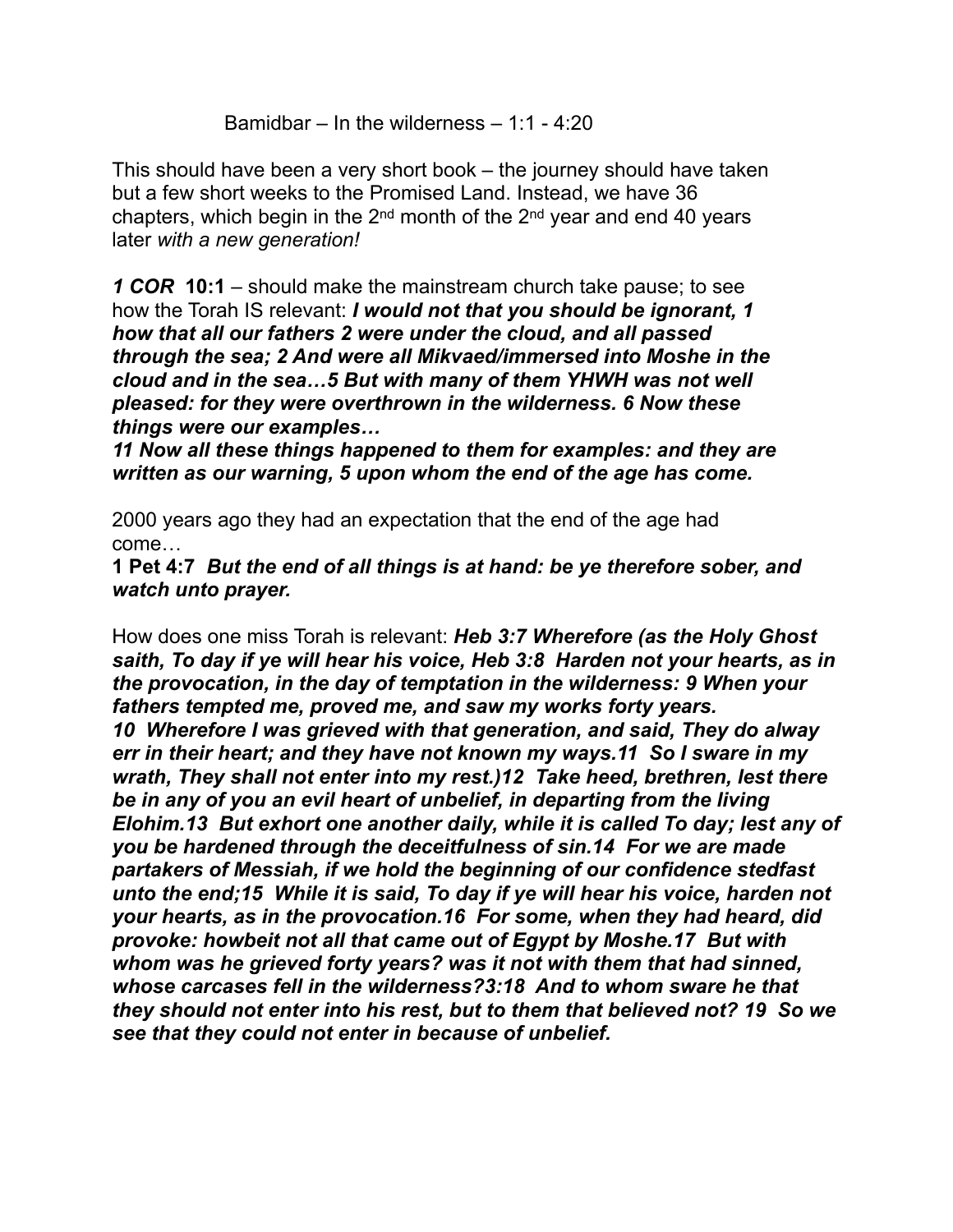Come out of Egypt…Babylon, 42 camping spots-42months of the tribulation.

Why should it have been a short book? Because of unbelief at one very important moment in time.

•Belief: Past – Present – Future. Present belief is what gives us supernatural traction – what separates the wheat from the chaff – what distinguishes from reading Torah to living supernatural Priesthood Torah.

•Ruach Ha Kodesh was given in the past – Ruach Ha Kodesh will be poured out in the future – but what about now?

•Belief that is *present* is action, it activates, it takes possession in here, in the now, and it overcomes - fear, uncertainty and doubt.

•*A few chapters past* Caleb quieted the people before Moshe Rabainu , in chapter 13 and said:

•*Let us go up at once and take possession for we are able to overcome it.* 

•*NOT..* "*were able to overcome it",*

•NOT, "*let's have a nice cuppa tea and then we'll get on it and be able to overcome it in a bit"* ,

•BUT urgency, faith in action, active, always pushing forward, always engaging up for the challenge " *ascend at once - or in modern vernacular - CHARGE!*

## *Bamidbar 1:1 And YHWH spoke to Moshe in the wilderness of Senai, in the Tabernacle of the congregation, on the first day of the second month, in the second year after they had come out of the land of Mitzrayim.*

**A season of new beginnings** – in the season of Shavuot. At Israel's juncture Bamidbar this was an opportunity for a new beginning.

1:1, the 2<sup>nd</sup> month is a new beginning. If you missed Passover you are given another opportunity. Look at the historical examples of this time:

- Genesis 7:11 17<sup>th</sup> day of the  $2^{nd}$  month Flood.
- Genesis 8:14 27<sup>th</sup> of the 2<sup>nd</sup> month earth dried up.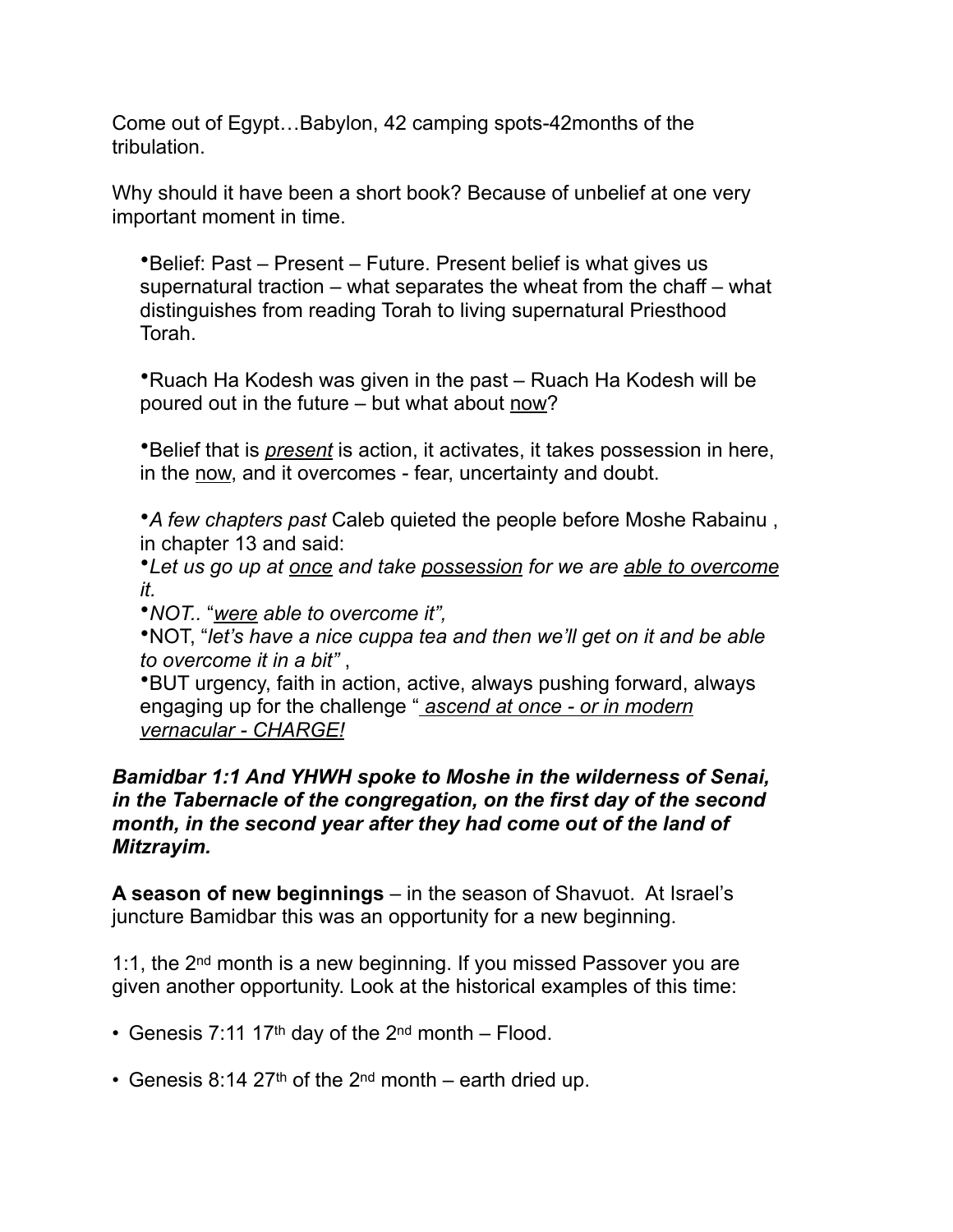- Exodus 16:1 15<sup>th</sup> day of the 2<sup>nd</sup> month Israel departed Elim for the Bamidbar.
- Numbers 9:11 14<sup>th</sup> of the 2<sup>nd</sup> month 2<sup>nd</sup> Pesach.
- Numbers 10:11 20<sup>th</sup> of the 2<sup>nd</sup> month Israel left Sinai
- 1<sup>st</sup> Kings/2<sup>nd</sup> Chronicles 2<sup>nd</sup> day of the 2<sup>nd</sup> month Solomon began to build the temple.
- Ezekiel 3:8 Month 2 in the  $2^{nd}$  year after the Babylonian captivity Ezra rebuilds the Temple.

The head/Rosh of Israel:

# **1:2** *Take a census of all the congregation of the children of Yisrael, after their mishpachot, by the bayit of their ahvot, with the*

*number of their names, every male head by head*  $\overline{IN}$  *(gool-ge*lotam > Golgotha, head or skull – where all of Israel will be numbered *From twenty years old and upward, all that are able to go out to war in Yisrael: you and Aharon shall number them by their divisions.***4** *And with you there shall be a man of every tribe; every one head of the bayit of his ahvot.* **5** *And these are the names of the men that shall stand with you:….*

*V17 And Moshe and Aharon took these men who were called by their names: 18 And they assembled the entire congregation together on the first day of the second moon, and they declared their ancestry after their mishpachot, by the bayit of their ahvot, according to the number of the names, from twenty years old and upward, head by head. 19 As YHWH commanded Moshe, so he numbered them in the wilderness of Senai.20 And the children of Reuven, Yisrael's eldest son, by their generations, after their mishpachot, by the bayit of their ahvot, according to the number of the names, head by head, every male from twenty years old and upward, all that were able to go to war; 21 Those that were numbered of them, even of the tribe of Reuven, were forty six thousand five hundred. 22 Of the children of Shimeon, by their generations, after their mishpachot, by the bayit of their ahvot, those that were numbered of them, according to the number of the*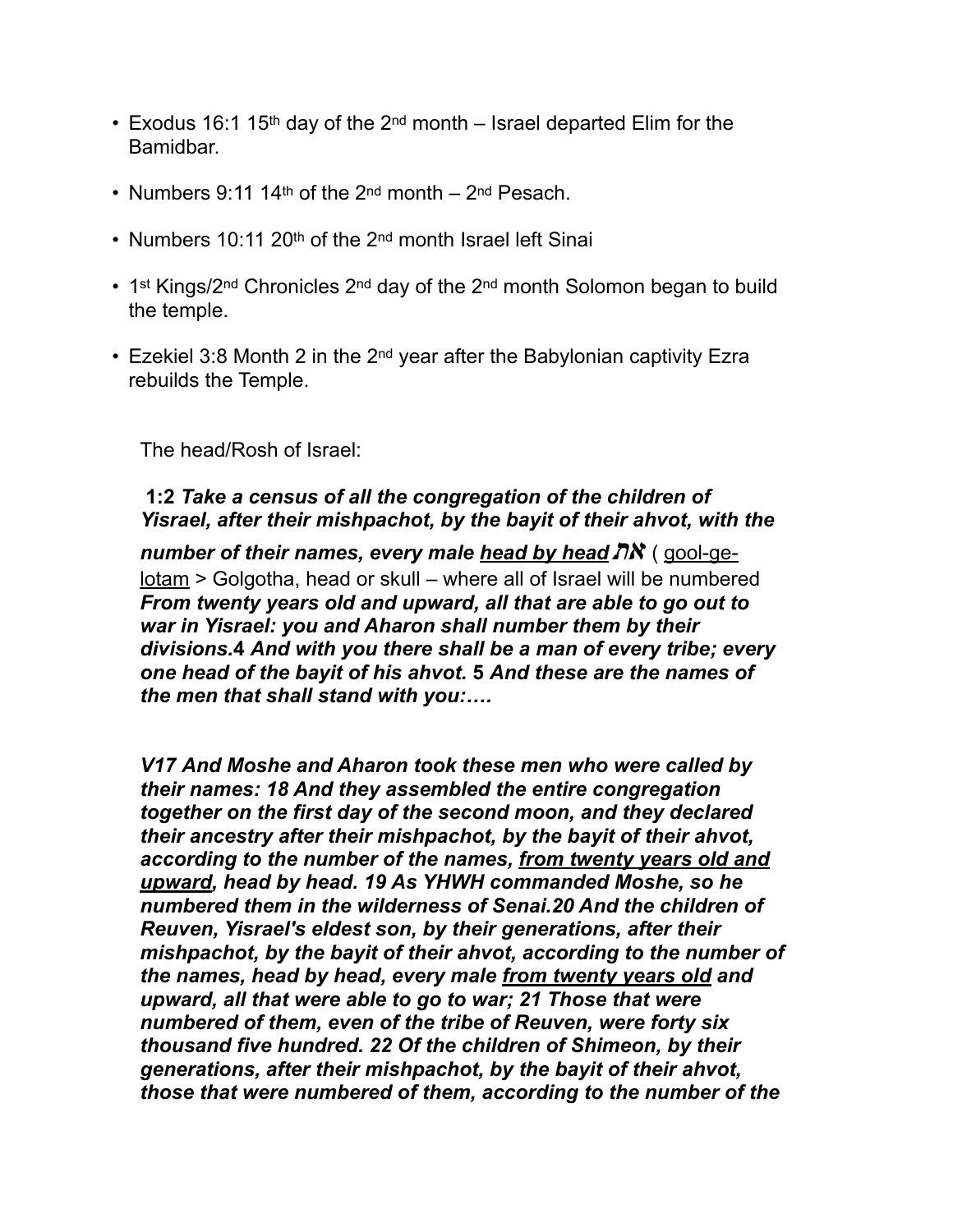*names, head by head, every male from twenty years old and upward, all that were able to go out to war; 23 Those that were numbered of them, even of the tribe of Shimeon, were fifty nine thousand three hundred. 24 Of the children of Gad, by their generations, after their mishpachot, by the bayit of their ahvot, according to the number of the names, from twenty years old and upward, all that were able to go out to war; 25 Those that were numbered of them, even of the tribe of Gad, were forty five thousand six hundred fifty. 26 Of the children of Yahudah, by their generations, after their mishpachot, by the bayit of their ahvot, according to the number of the names, from twenty years old and upward, all that were able to go out to war.*

We're to train our children from the ground up. An olive tree is to mature from the ground up. (Bar/Bat Mitzvah @ council and might)

### **Yeshayahu11:1** *And there shall come forth a rod out of the stem of Yishai, and a Netzer-Branch shall grow out of His roots:2 And the Ruach Hakodesh of YHWH shall rest upon Him, the Ruach of churchman and banal, the Ruach of counsel and might, the Ruach of data and of the fear of YHWH.*

Don't coerce a child, don't try and impose too much accountability upon a child who can't possibly yet be held accountable – later they could resent you. Let them grow up in the faith.

יהוה has got them covered:

*Corinthiyah Aleph 7:14 For the unbelieving husband is set-apart by the wife, and the unbelieving wife is set-apart by the husband: otherwise your children would be unclean; but now are they kadosh.*

*Bamidbar 14:31 your little ones, who you said should be a prey, them will I bring in, and they shall know the land that you have despised.32 But as for you, your carcasses, they shall fall in this wilderness.*

*Shemot 30:12 When you take the census of the children of Yisrael after their number, then shall they give every man a ransom for his being to YHWH, when you number them; that there be no plague among them, when you number them.13 This they shall give, every one that passes among them that are numbered, half a shekel after*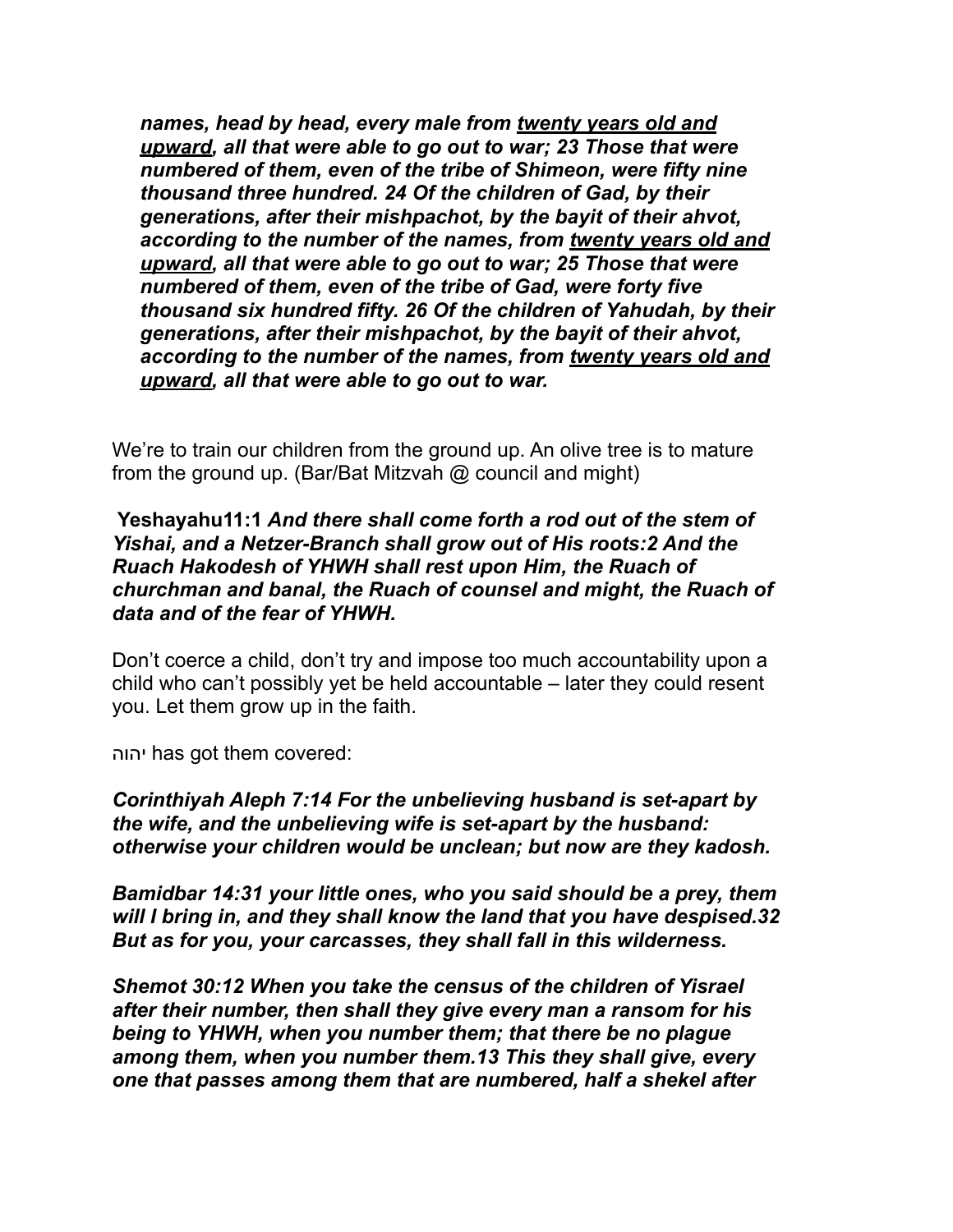*the shekel of the Kadosh-Place: (a shekel is twenty gerahs:) a half shekel shall be the offering of YHWH. 14 Every one that passes among them that is numbered, from twenty years old and above, shall give an offering to YHWH.*

*Behold, the voice of one crying out BAMIDBAR – is what?* The Ruach of EliJAH….at the end of the age it is the expectation that the Ruach of Elijah will influence our children, our job is to set the stage, set the groundwork, cultivate the environment, model the life…..: **Malaki 4***: Behold, I will send you Elijah the prophet before the coming of the great and dreadful Day of YHWH: 6 And he shall turn the hearts of the fathers to the children, and the hearts of the children to their fathers.*

A tender hearted family culture is key isn't it.

# **Redemption of the firstborn/ Pidyon Ha Ben:**

## *Bamidbar 3:12 See, I have taken the Levites from among the children of Yisrael instead of all the bachor that pehter the womb/matrix among the children of Yisrael.*

Pehter, open, or open the womb.

פּטר Pey-Tet-Resh

Peter, Yahshua's disciple, opened the womb of Renewed Covenant Yisrael, on the Day of the Feast of Shavuot in the Temple (YHWH's House not an upper room) allowing Yisrael's promised renewal to begin.

In Greek Peter is rock, but in Hebrew it means, "to open the matrix" to be awakened to what's really going! To come out of the Matrix………here we go……are you ready……….

Just as the firstborn needed to be redeemed back to יהוה TODAY like not other you and I are in need of not only spiritual redemption…that goes without saying.. we're all sinners in need of redemption… but don't just spiritualize it and forget that we need to be redeemed in the natural too.

Let me break it down……the birthing process is commercial….It origin is shipping when cargo was sent from sea to sea, laws had to be created to control merchant commerce on the high seas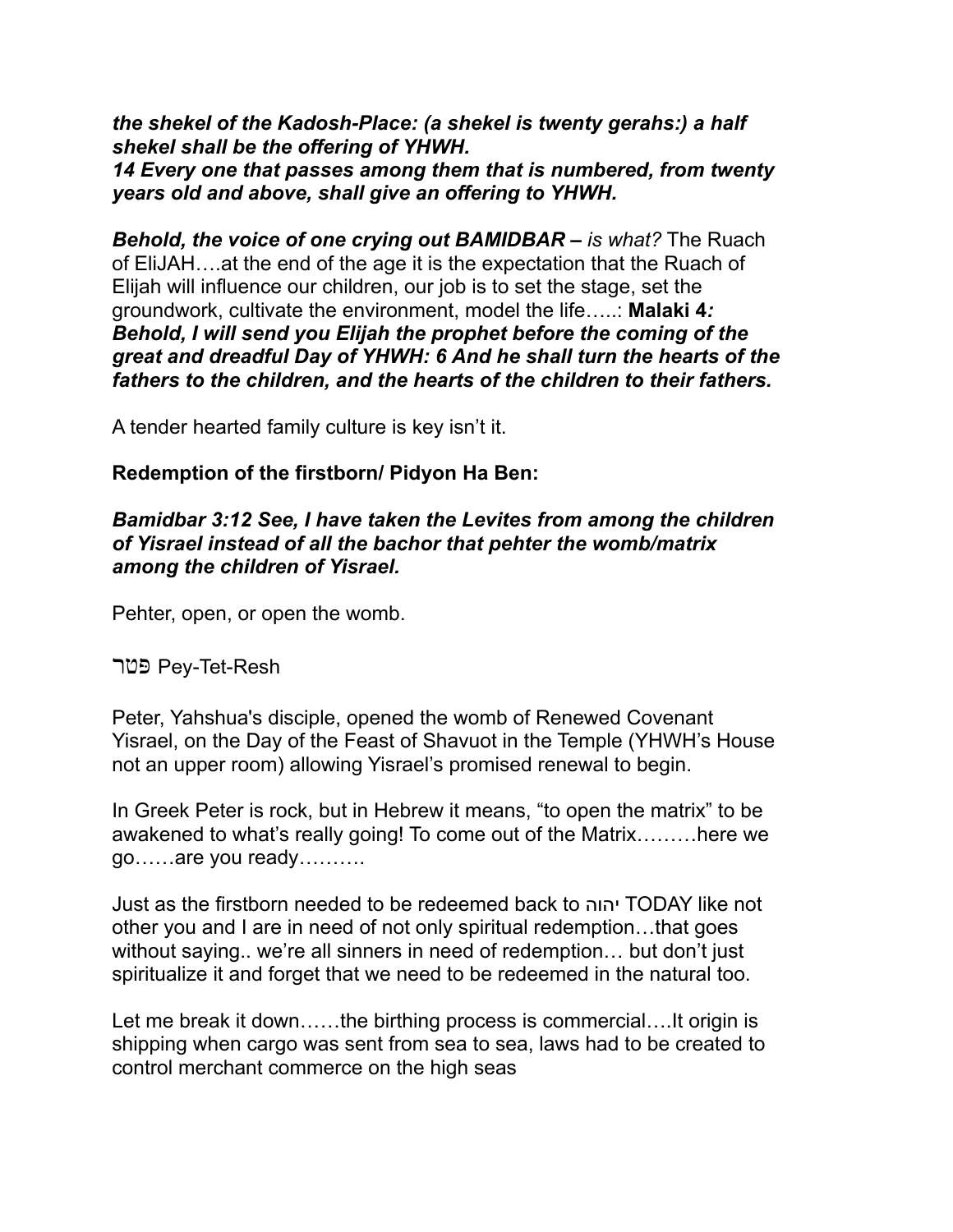- a ship is a vessel, that docks onto a shore where it is called a berthed vessel. It is spelt different but phonetically the same - birthed/berthed.
- Before the crew can disembark or unload cargo of the berthed vessel and onto the dock they have to show a certificate of manifest to the dock operator….(the **doc**-opera**-tor**…docker….are you getting what I'm laying down…) a certificate of manifest is a document that has information on it about the product (e.g. a registration number, the country of origin, the name of the vessel on which it was carried, the name of the one who "loaded" it onto the "vessel" of carriage (can you say mother and father). A certificate of manifest is a birth certificate.
- And in Mystery Babylon's sick logic because you and I were floating in amniotic fluid - we can be "docked" or charged under an international, admiralty/maritiime, commercial charging instrument presented by any statutory law merchant - the whitewashing into today's Statutes.
- Meaning the Constitutional arguments, common law arguments are irrelevant - we are not in a Constitutional Republic we are in end time Mystery Babylon - run by Lucifers Statutory law merchants - everything is commercial. Period. And I mean *everything.* Criminal is *commercial. Erie vs Railroad* proved that.
- Ships/shipping/citizen**ship -** a citizen of a ship what's the ship? If you are a citizen of a ship it means you under the jurisdiction of admiralty/ maritime law - international and commercial in nature.
- Think about this...after 1933 and the implementation of the SSN# (Social Security/FICA is a maritime insurance policy/contract that ties all parties to the ship - citizen**ship** with a docking number) allowing statutory law merchants operating in the seas of commerce ...until the dragon (Congress in1966) empowered the beast to come onto land…
- *• Rev 13:1 and he stood upon the sand of the sea. And I saw a beast coming up out of the sea, having ten horns and seven heads, and on his horns ten diadems, and upon his heads names of blasphemy.*
- The seven heads may refer to the G-7 seven nations and the three extra horns when Russia, India, and China join them.